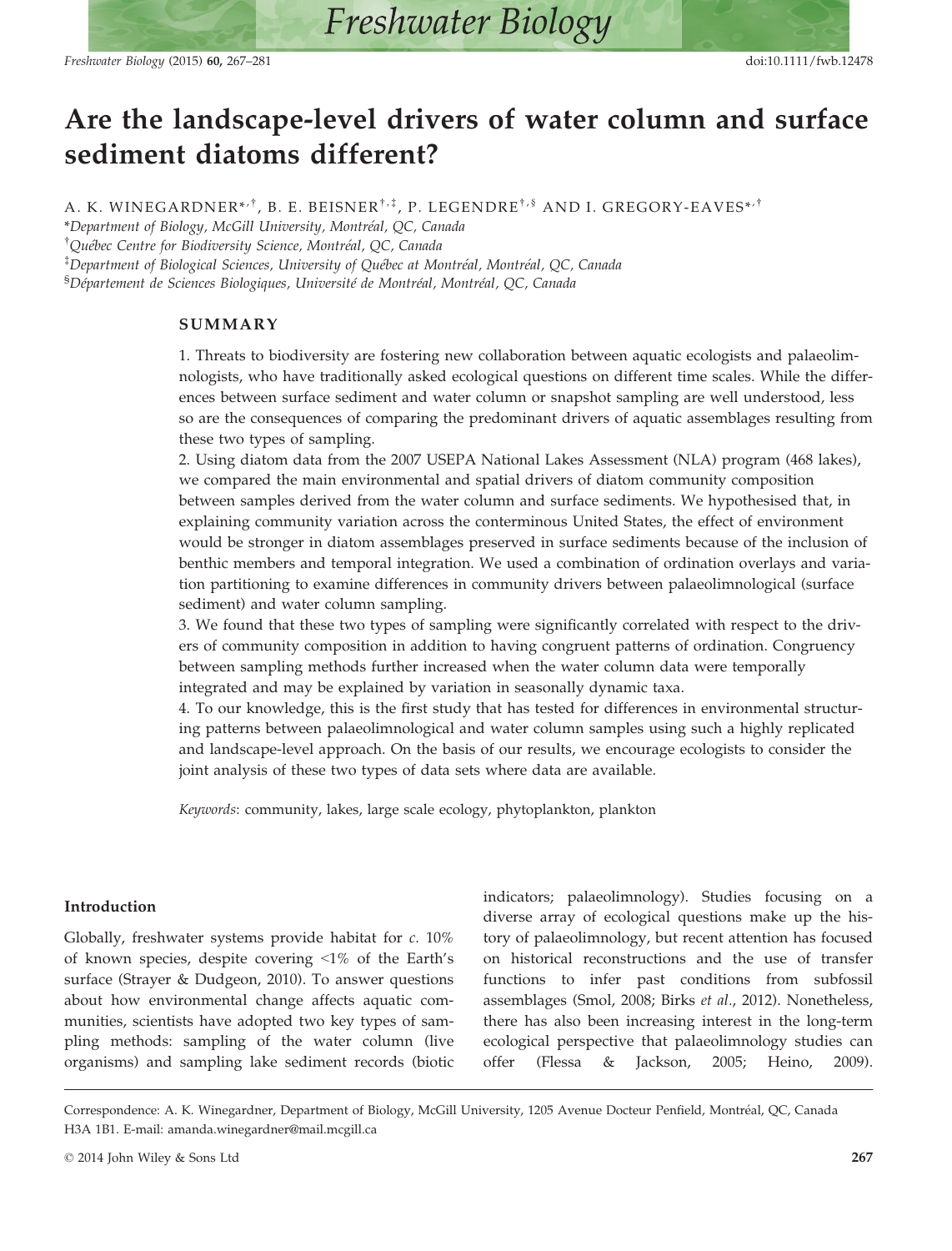#### 268 A. K. Winegardner et al.

Gregory-Eaves & Beisner (2011) explicitly champion this approach and discuss the great potential of palaeolimnology to contribute to studies of aquatic biodiversity.

As a result of growing interest in using palaeolimnological data for new types of questions (Seddon et al., 2014) and the movement towards coupling water column and palaeolimnological data sets (Battarbee et al., 2005), there is a critical need to understand when they can effectively be used together (i.e. in joint analyses) and how conclusions drawn from these two data sources may differ (i.e. comparability). A recent example of this kind of study was reported by Levi et al. (2014) who quantified the macrophyte community of 35 Mediterranean lakes by surveying both the present-day vegetation and their remains in surface sediments. Their work moved beyond 'do we find the same species in presentday and sediment samples?' and asked instead 'what variables explain variation in the vegetative communities across these lakes?' and 'are the same dominant drivers of variation identified using data from both types of sampling?' This last question remains unanswered for diatom communities (as are other questions related to this type of comparison) and is especially important because while joint structuring of communities by both environmental and spatial variables is found in many water column studies (e.g. Cottenie, 2005), palaeolimnological studies often show stronger support for environmental structuring (e.g. Verleyen et al., 2009).

Clearly, there are fundamental differences between water column samples and surface sediments, with the latter integrating habitats from across an entire lake and through time, and usually representing multiple years of sediment accumulation (Brothers, Vermaire & Gregory-Eaves, 2008). Some studies have used subfossil assemblages from surface sediment samples to ask about the relative contributions of environmental and spatial factors to community composition, though far fewer than with traditional water column data. For example, Verleyen et al. (2009) used diatom surface sediment calibration sets to show that factors related to local environment explained a median of 21% of diatom variation, whereas spatial variables explained a median of only 5.5%, while pure space (without any influence of environment) did not explain any significant variation in diatom communities. Bennett et al. (2010) provide another example of a diatom study conducted across a very large spatial scale, reporting that variables related to dispersal limitation were important at an intercontinental scale, but that pH exhibited an omnibus effect at regional spatial scales. More studies of this nature are needed to better understand drivers of community composition as preserved in sediment samples and to provide data for larger syntheses.

The main focus of our study was to compare the dominant drivers of diatom assemblages delineated from palaeolimnological (surface sediment) samples and two types of water column sampling methods: single-visit samples and temporally averaged values over repeated summer samplings. For this work, we relied on the USEPA National Lake Assessment from 2007 (USEPA, 2009) because it represented both a large sample size and included both water column and surface sediment sampling for many of the lakes. Our specific questions were:

1. How different are diatom assemblage compositions between surface sediment and single-visit water-column samples, as well as between surface sediment and temporally averaged water-column samples?

2. What are the dominant drivers of diatom variation across these lakes? Do conclusions about these drivers depend on whether surface sediment or water column data are used?

3. What are the implications of including only planktonic taxa when comparing the ecological conclusions drawn from these different sampling methods?

We hypothesised that because lake surface sediment samples have a degree of temporal integration, thus providing a longer interval for the immigration, emigration and colonisation of taxa than do water-column samples, assemblages within surface sediment would be more strongly explained by environmental gradients. However, we expected that when seasonally averaged water column samples are used, ecological patterns would more closely match those of surface sediments. We also hypothesised that excluding benthic species from sediment samples would increase the congruence between surface sediment and water column samples because only planktonic species are being compared between the two types of sampling. Surface sediment samples also integrate spatially across several zones in a lake (Smol, 2008) so that habitat type (benthic or planktonic species) may be an important structuring factor of diatom assemblages that becomes apparent when comparing surface sediment and water column samples. However, the removal of benthic species from surface sediment samples may decrease the amount of variation explained by environment relative to spatial drivers because benthic species are known to match closely to environmental conditions (Philibert & Prairie, 2002). To our knowledge, this is the most exhaustive analysis that addresses these questions with freshwater diatoms and with a common set of lakes for the two types of sampling methods.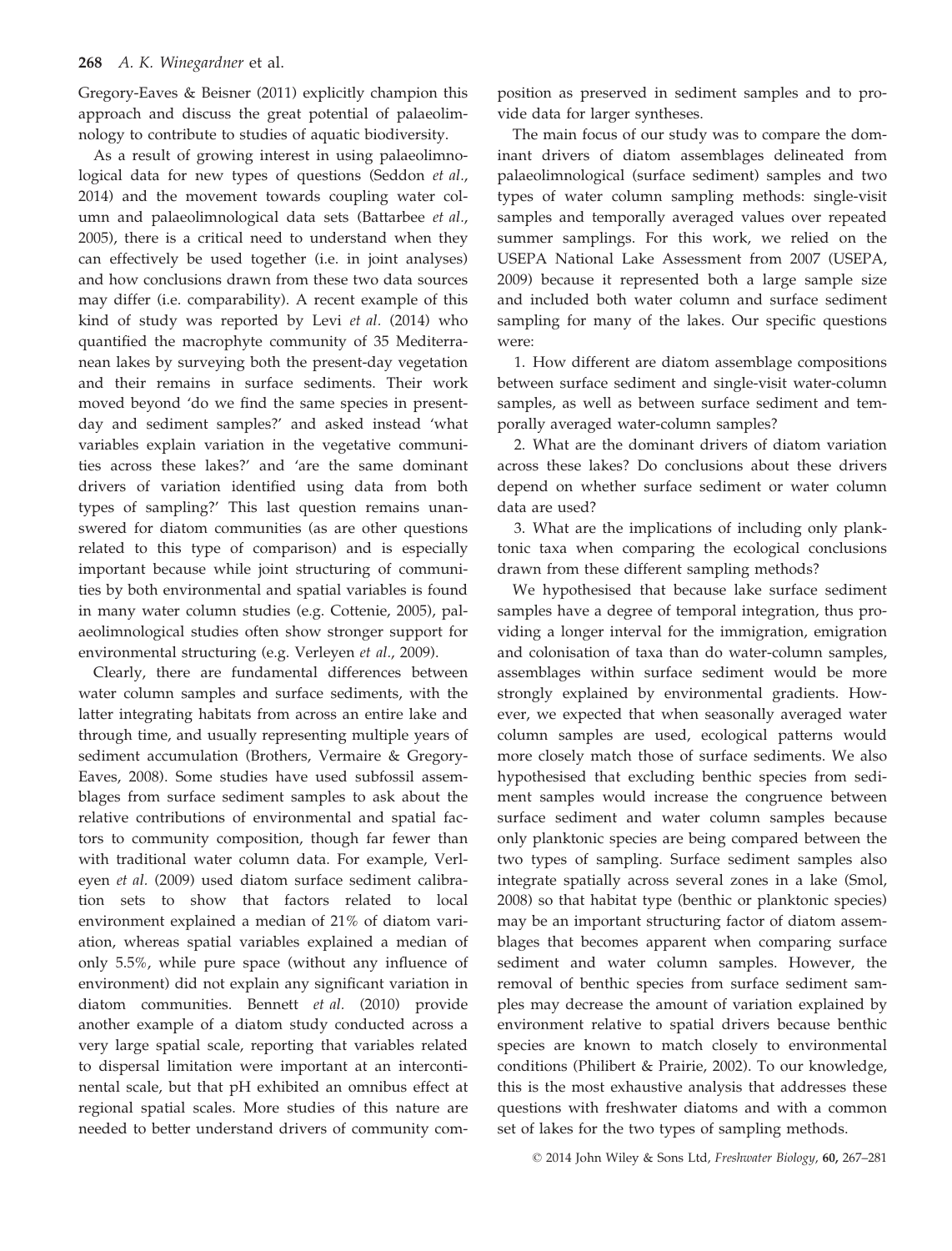#### Methods

# Description of National Lakes Assessment data set

The NLA programme, administered by the United States Environment Protection Agency and partnered with state environment and resource agencies, is part of the National Aquatic Resource Surveys program and involves intensive sampling of lakes and reservoirs of the conterminous U.S.A. (the lower 48 states) every 5 years. A full description of the programme is available in the 'NLA Field Operations Manual' from both 2007 and 2012 (http://water.epa.gov/type/lakes/lakessurvey\_index.cfm) and is further summarised in Beaulieu, Pick & Gregory-Eaves (2013). Metadata and raw data from the 2007 campaign is available from the USEPA: http://water.epa.gov/type/lakes/NLA\_data.cfm. From the c. 1000 lakes sampled, we retained 468 sites that had diatom data for both water column and surface sediment samples.

Field teams from the NLA collected diatoms from the water column using an integrated water sampler (a PVC tube with a length of 2 m and diameter of 3.2 cm) over the entire depth of the euphotic zone  $(\geq 2 \text{ m})$  at the deepest point of each lake. The sampler was deployed twice, and the samples mixed together. One litre from the pooled sample was preserved in Lugol's solution for later enumeration (USEPA, 2011–2012). Because of the length of the integrated water sampler, 'water column' samples for the purpose of this study refer to two integrated samples of the top 2 m of lake water. Surface sediment was collected using a modified Kajak-Brinkhurst corer (Glew, 1989), again at the deepest point of the lake. Where possible, a 45 cm sediment core was collected and the top 1 cm section saved for diatom enumeration (minus a  $1 \text{ cm}^3$  subsection from the centre of the sediment slice). Up to 500 diatom valves were enumerated using standardised methods from the U.S. Geological Survey National Water Quality Assessment (Charles, Knowles & Davis, 2003; USEPA, 2011–2012). Quality Control procedures involved re-identification of a random 10% subset of each sample by a second taxonomist to minimise differences in enumeration and taxonomic disagreement (USEPA, 2011–2012). An explanation of water-quality data collection is found in the 2007 field manual (USEPA, 2007).

Sediment cores were collected only once during the sampling period (May to mid-October 2007). Most water samples were collected at the same time as the sediment cores, but for a smaller subset of the 468 lakes, water column samples were collected (and enumerated for diatoms) both early in the sampling period (May–June; during the sediment coring) and later in the sampling period (August to October). We used these revisited sites for comparisons of surface sediment samples to water column samples, whereby averaging of counts was performed post-enumeration.

# Data management and pre-processing of NLA data

Some pre-processing of the open access NLA data was required before statistical analyses could be conducted (Table S1). Diatoms were aggregated to species and genus levels, and we performed analyses using both of these resolutions. We removed species that did not reach at least a 5% relative abundance in a minimum of a single sample from the data set as a whole so that abundances were not influenced by rare species. We then transformed diatom species abundances to relativized values using the Hellinger transformation; this transformation is the square root of the relative abundance values per sample (Legendre & Gallagher, 2001). This transformation made the community composition data suitable for beta diversity study (Legendre & De Cáceres, 2013). After screening the environmental data of variables that were strongly collinear, the environment variables considered in our analyses were the following: pH (from the field), conductivity ( $\mu$ S cm<sup>-1</sup>), turbidity (NTU), dissolved organic carbon [DOC  $(mg L^{-1})$ ], ammonium [NH<sub>4</sub> (µeq L<sup>-1</sup>)], nitrate + nitrite by flow injection analysis  $(NO_3/NO_2$  [mg N  $L^{-1})$ ], total nitrogen [TN (µg L<sup>-1</sup>)], total phosphorus [TP (µg L<sup>-1</sup>)], chloride  $[C]^{-}$  ( $\mu$ eq L<sup>-1</sup>)], sulphate [SO<sub>4</sub> ( $\mu$ eq L<sup>-1</sup>)], calcium  $\left[Ca^+ \right.$  (µeq  $L^{-1}$ )], magnesium  $\left[ Mg^{+2}$ (µeq  $L^{-1}$ )], colour (PCU), silica [SiO<sub>2</sub> (mg L<sup>-1</sup>)], hydrogen ions (from pH measured in the lab;  $\mu$ eq L<sup>-1</sup>), hydroxide (from pH measured in the lab;  $\mu$ eq L<sup>-1</sup>), ion balance using acid neutralising capacity [ANC (%)], chlorophyll *a* concentration ( $\mu$ g L<sup>-1</sup>) and mean Secchi depth (m) (Table 1). Bathymetric maps were not available for all sampled lakes, and so maximum depth  $(Z_{\text{max}})$  was found using a depth finder. This approximate  $Z_{\text{max}}$  in metres was also included as a variable.

## Statistical analyses

Broadly, we were interested in comparing diatom assemblages between sampling types and identifying the dominant drivers of diatom assemblage variation across the set of lakes and with each sampling type (see Fig. 1 for an overview of the statistical analyses with corresponding hypotheses). As such, we used redundancy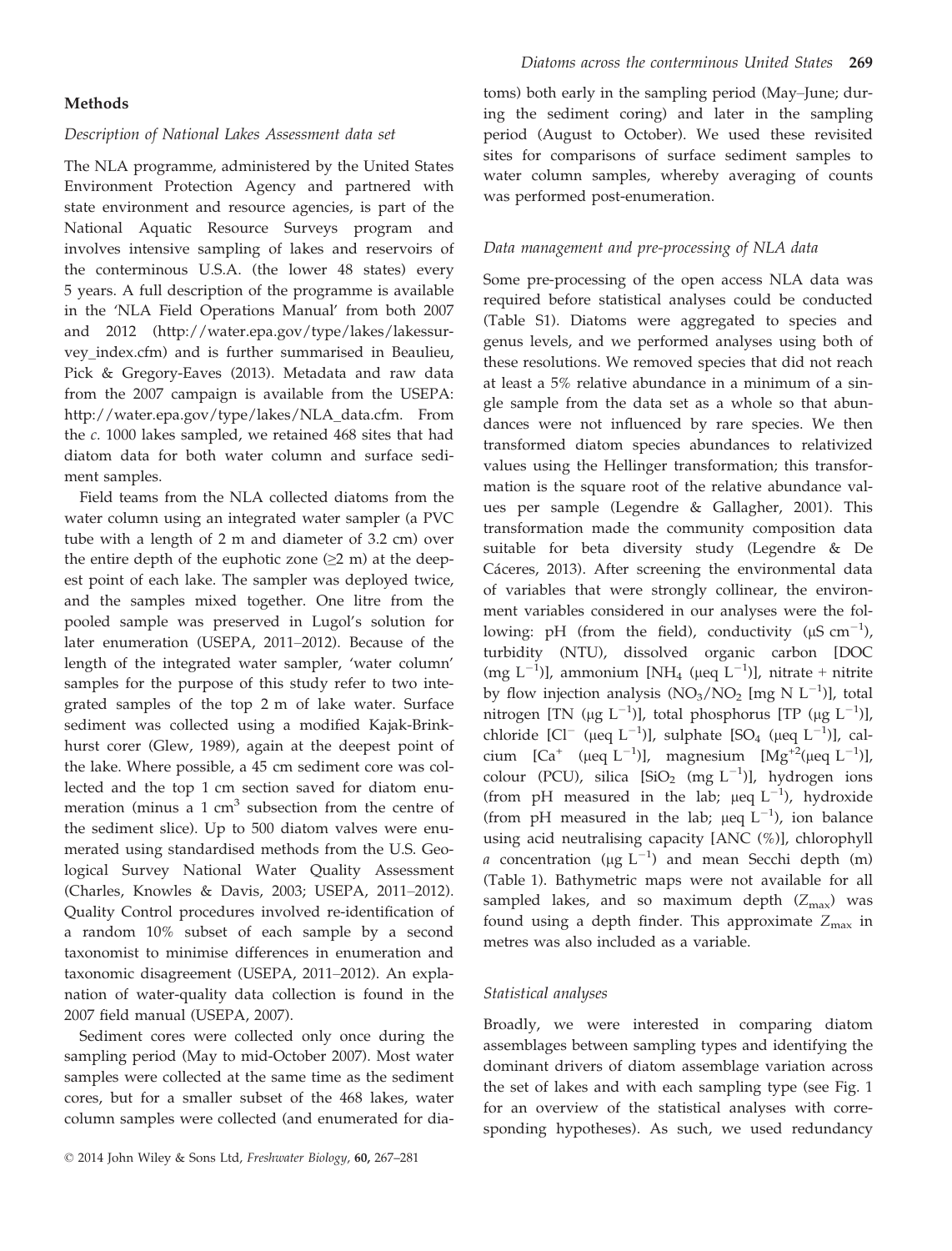| Table 1 Mean, median, range and standard deviation of (non-transformed) environmental variables measured from the integrated water |  |  |  |  |  |
|------------------------------------------------------------------------------------------------------------------------------------|--|--|--|--|--|
| column sample $(n = 468)$                                                                                                          |  |  |  |  |  |

| Variable                                      | Mean   | Median | Range           | Standard deviation |  |
|-----------------------------------------------|--------|--------|-----------------|--------------------|--|
| pH                                            | 8.1    | 8.2    | $4.7 - 10.3$    | 0.8                |  |
| Conductivity ( $\mu$ S cm <sup>-1</sup> )     | 470    | 255.4  | 12.9-9751       | 961.8              |  |
| Turbidity (NTU)                               | 13.2   | 3.4    | $0.3 - 312$     | 31.7               |  |
| DOC (mg $L^{-1}$ )                            | 9.2    | 5.3    | $0.3 - 290.6$   | 20.9               |  |
| $NH_4$ (µeq $L^{-1}$ )                        | 2.9    | 1.3    | $0.3 - 122.0$   | 8.3                |  |
| $NO3 + NO2 (mg N L-1)$                        | 0.09   | 0.005  | $0 - 5.6$       | 0.4                |  |
| Total Nitrogen ( $\mu$ g L <sup>-1</sup> )    | 1185.1 | 543.5  | 70-26100        | 2481.1             |  |
| Total Phosphorus ( $\mu$ g L <sup>-1</sup> )  | 107.9  | 24.5   | $1 - 2147$      | 259.2              |  |
| Cl ( $\mu$ eq $L^{-1}$ )                      | 740.2  | 219.7  | 1.5-22890.4     | 1977.7             |  |
| SO <sub>4</sub> ( $\mu$ eq L <sup>-1</sup> )  | 1840   | 203.5  | 2.5-133210.8    | 8414.9             |  |
| Ca ( $\mu$ eq $L^{-1}$ )                      | 1341.7 | 1201.0 | 61.0-17095.7    | 1357.3             |  |
| Mg ( $\mu$ eq $L^{-1}$ )                      | 1425.1 | 554.1  | 16.1-60703.9    | 3842.2             |  |
| Colour (PCU)                                  | 16.6   | 11.0   | $0 - 93$        | 15.5               |  |
| $SiO2$ (mg L <sup>-1</sup> SiO <sub>2</sub> ) | 8.6    | 5.4    | $0.03 - 91.9$   | 10.6               |  |
| $H^+$ (μeq $L^{-1}$ )                         | 0.07   | 0.006  | $0 - 15.1$      | 0.7                |  |
| OH <sup>-</sup> ( $\mu$ eq L <sup>-1</sup> )  | 3.2    | 1.7    | $0.001 - 123.0$ | 8.2                |  |
| Ion balance (ANC %)                           | $-0.9$ | $-1.2$ | $-13.7$ to 20.3 | 2.8                |  |
| Chl a ( $\mu$ g L <sup>-1</sup> )             | 27.9   | 7.4    | $0.1 - 871.2$   | 73.9               |  |
| Secchi depth (m)                              | 2.06   | 1.6    | $0.05 - 12.5$   | 1.9                |  |
| $Z_{\text{max}}$ (m)                          | 9.9    | 6.5    | $0.5 - 60.3$    | 10.3               |  |

All variables included in selection procedures are included here.

analysis (RDA) to identify relationships between the diatom and predictor (i.e. environmental or spatial matrices) data sets and used co-inertia analysis to quantify the degree of common structure between the water column and surface sediment data sets (Legendre & Legendre, 2012).

Diatom species in the water column and surface sediment data sets. Diatom species from both the water column and surface sediment samples were classified as planktonic, benthic and tychoplanktonic using sources from both the primary literature and online databases (Table S2). Tychoplanktonic refers to species that are generally benthic, but that will also live in planktonic form if conditions allow (Wehr & Sheath, 2003). Generally, species found in the water column samples were only planktonic or tychoplanktonic, but species from the surface sediment samples are also often in the benthic class. We created two sets of diatom data: one with planktonic, benthic and tychoplanktonic species and the other with purely planktonic species (resulting in a total species richness reduction of 74%, i.e. 26% of the species remained).

To identify the main axes of variation across the species-by-site matrix, we performed principal components analysis (PCA) for the 468 lakes, for each of the following data sets: (i) the water column (all species) diatoms; (ii) the surface sediment (all species) diatoms; (iii) the

planktonic-only water column diatoms; and (iv) planktonic-only surface sediment diatoms. To quantify correlation between the assemblage data, we then computed an RV coefficient between the first PCA axis of the water column diatom matrix and the surface sediment diatom matrix considering all species  $(n = 468)$ , as well as between these respective matrices with only the planktonic species. For completeness, we also computed the RV coefficient for the full assemblage (see Picazo, Millán & Doledec, 2012 for a similar approach). The RV coefficient is a multivariate generalisation of the Pearson correlation that correlates two matrices with corresponding rows (sites). It produces values between 0 (no correlation) and 1 (perfect correlation). The RV coefficient between two vectors of quantitative data is the square of the Pearson correlation; between two matrices, it is thus homologous to an  $\mathbb{R}^2$  (Legendre & Legendre, 2012).

Environmental and spatial drivers of diatom variation. We were interested in both identifying the most parsimonious set of environmental and spatial variables that explained the greatest variation in each of the diatom data sets and comparing these results between water column and the surface sediment assemblages. Given that the NLA data set included numerous environmental variables, we applied forward selection to the suite of potential predictors, after screening for collinearity. To test for the potential influence of variables related to dis-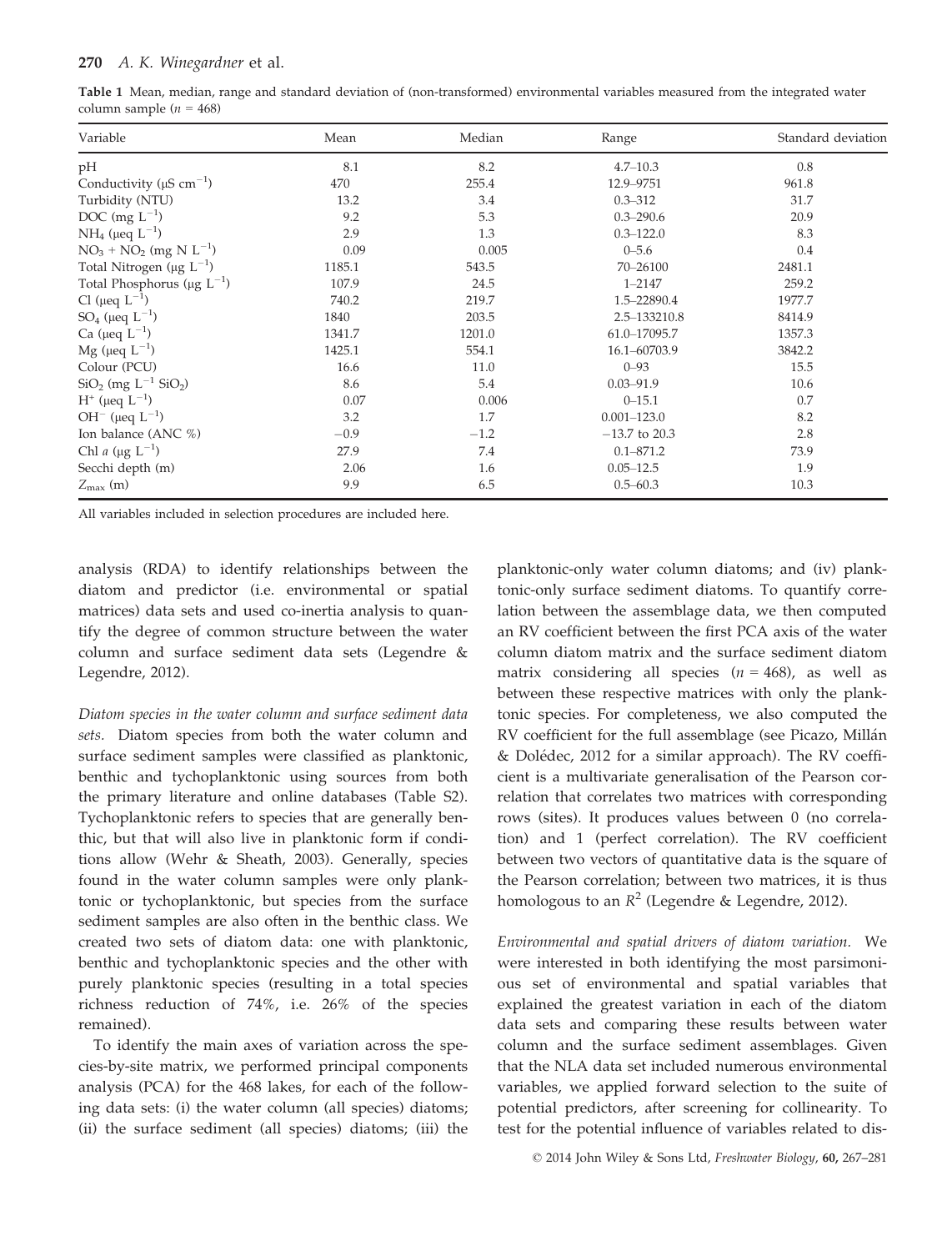

Fig. 1 Visual overview of statistical analyses and associated hypotheses. Overview of data set-up, hypotheses and associated statistical analyses for (a) analyses encompassing the entire lake data set ( $n = 468$ ) and (b) a subset of 51 lakes with the inclusion of a second water column sampling visit. For both (a) and (b), samples were paired so that each lake was represented by a water column sample derived from an integrated water sample and a surface sediment sample derived from the top 1 cm of a sediment core. 'T1' and 'T2' refer to sampling time points included in each analysis, with 'T1' occurring in June or early July 2007 and 'T2' in August 2007. All analyses were conducted with both species- and genus-level community data.

persal, we generated spatial variables for this data set using the site coordinates and then selected significant variables using both the water column and surface sediment diatoms (see Software). The cut-off for variable retention within the context of the forward selection process was the adjusted  $R^2$  of the model containing all variables; its value was 0.082 for the water column environmental variables, 0.055 for the water column spatial variables and 0.090 for the surface sediment spatial variables. Using these reduced sets of environmental and spatial variables, we independently partitioned the variation in water column or surface sediment assemblages into fractions that were uniquely explained by space (spatial variables) and environment, including shared fractions.

Given that diatom assemblages can be highly seasonal, we also wanted to know whether the important environmental variables driving diatom assemblage variation would change depending on when the lakes were sampled during the growing season. To examine this, we extracted a subset of 51 lakes having surface sediment samples (from a single core sample), as well as water column diatoms enumerated from a first sampling visit and a second set of water column data from a second sampling visit (see Table S1). For this section, we focused only on the environmental variables. We again ran forward selection on the full set of environmental variables, this time for these 51 sites, using the first visit (visit 1) set of water column diatom community data as well as the second visit (visit 2). We again used a cut-off criterion for forward selection that reflected the adjusted  $R^2$  of the model containing all the variables, which was 0.084 for visit 1 and 0.071 for visit 2.

To quantify relationships between the water column diatom assemblages and our reduced set of environmental variables, we performed a RDA with the (Hellinger-transformed) water column diatom data and forward-selected environmental variables. To examine whether surface sediment diatoms showed similar patterns within the RDA and to examine relationships between the environment and surface sediment diatoms, we then performed a RDA with the Hellinger-transformed surface sediment diatom data and the same environmental variables. This reflects the approach taken in many palaeoecological studies using surface sediments, that is, to quantify subfossil organisms from surface sediments, while measuring environmental variables from the water column (e.g. Kurek, Weeber & Smol, 2011). This RDA approach was performed for all species ( $n = 468$ ), as well as for the planktonic-only data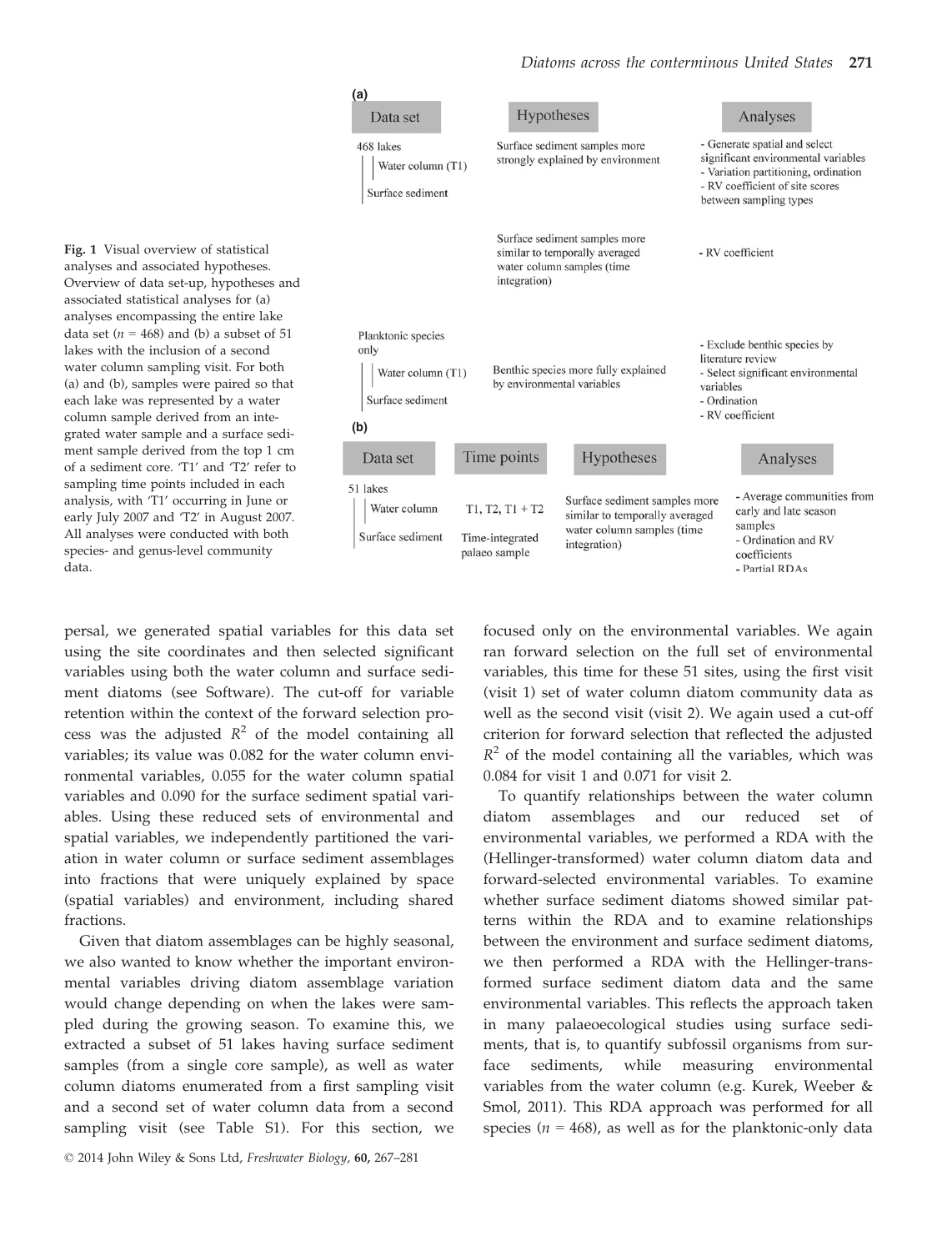#### 272 A. K. Winegardner et al.

sets ( $n = 468$ ), and for the visit 1 and visit 2 data sets, as well as an average of both visits (averaged post-enumeration) ( $n = 51$ ). We then repeated these RDAs for the reduced set of spatial variables, again to identify relationships between spatial variables and diatom assemblages (for the  $n = 468$  data sets only).

Correlation between environmental and spatial ordinations. After performing the RDAs, we quantified the resemblance of the water column site scores and surface sediment site scores from the various RDAs. To do this, we extracted the water column site scores, as well as the surface sediment site scores from each RDA. We then computed an RV coefficient for the water column versus surface sediment site scores for: (i) the environmental RDA including all species; (ii) the spatial RDA including all species; (iii) the environmental RDA including only planktonic species, (iv) the spatial RDA including only planktonic species; (v) the visit 1 water column (environmental) RDA including all species; (vi) the visit 2 water column (environmental) RDA including all species; and (vii) the mean of visit 1 and 2 water column (environmental) RDA including all species.

Comparing sampling types. We used partial RDA to find out if there were significant differences in diatom assemblage composition between the water column and the surface sediments. This form of analysis, which is the multivariate equivalent of a paired t-test, used the sampling methods as the explanatory variable (water column or surface sediment) and the lake identifiers as covariables. Contrary to co-inertia analysis, the two data sets to be compared were placed one on top of the other, matching the species columns, while keeping the lakes in the same order in the two parts of the combined data sets. We carried out this analysis for the matrix of 468 lakes with all species, the matrix of 468 lakes with only the planktonic species (sampling methods being either water column or surface sediment) and the matrix of 51 lakes with all species (one analysis where the sampling methods being water column visit 1, water column visit 2 and surface sediment, and another where the sampling methods were the mean of the water column visits and the surface sediment).

## Software

For all statistical analyses and the majority of data preprocessing, we used R v. 3.0.2 (R Core Team, 2013). We tested environmental variables for normality using the Shapiro–Wilk test (Shapiro.test() (stats)) and skewness () in moments (Komsta & Novomestky, 2013). The Box-Cox transformation was used to normalise non-normal variables by applying *boxcox.fit*() ( $q \in \mathbb{R}$ ) (Ribeiro & Diggle, 2013). Spatial variables were generated by developing a matrix of synthetic Moran's eigenvector maps (i.e. distance-based MEM) using the geographic coordinates of the lakes on a Cartesian plane and the appropriate functions from packages PCNM, ade4 (Dray et al., 2013), spacemakeR (Dray et al., 2013) and  $pack$ for (Dray et al., 2013). Third-order polynomials were also generated for the site coordinates to act as more simple spatial variables. Forward selection of both environmental and spatial variables was completed using forward.sel() in packfor and verified using forwardbackward-stepwise selection using ordistep() in vegan. The water column diatom matrix was detrended for use in the selection of environmental variables. Detrended water column and surface sediment diatoms were used for the selection of spatial variables. We used varpart() in vegan (Oksanen et al., 2013) to perform the variation partitioning analysis and used the rda(), predict.rda() and scores() functions of that same package for the ordination work. We computed RV coefficients using coeffRV() in package FactoMineR (Husson et al., 2014).

## Results

# Diatom species in the water column and surface sediment data sets

We performed analyses at both the species and genus levels, but only the species-level results are shown, as genus-level results did not differ greatly. After removing species with low abundance from the data matrices (species with <5% relative abundance in any sample), the total number of diatom species used in analyses was 456 (338 benthic or tychoplanktonic forms and 118 planktonic species). Total species richness was 228 in the water column diatom matrix and 382 for the surface sediment. Including species from all habitats, the water column diatom matrix was significantly correlated with the surface sediment diatom matrix, with an RV coefficient of 0.23 for the first axis of variation in the PCA  $(P < 0.001$ ; see Table 2). With planktonic-only species, the RV coefficient was  $0.24$  ( $P < 0.001$ ). Independent PCAs of the two types of diatom data sets enabled us to ascertain the similarity in the distribution of taxa across sites. Qualitatively we observed that Aulacoseira granulata and Fragilaria crotonensis were the dominant taxa driving the first and second PC axes in both data sets (Fig. 2a,b).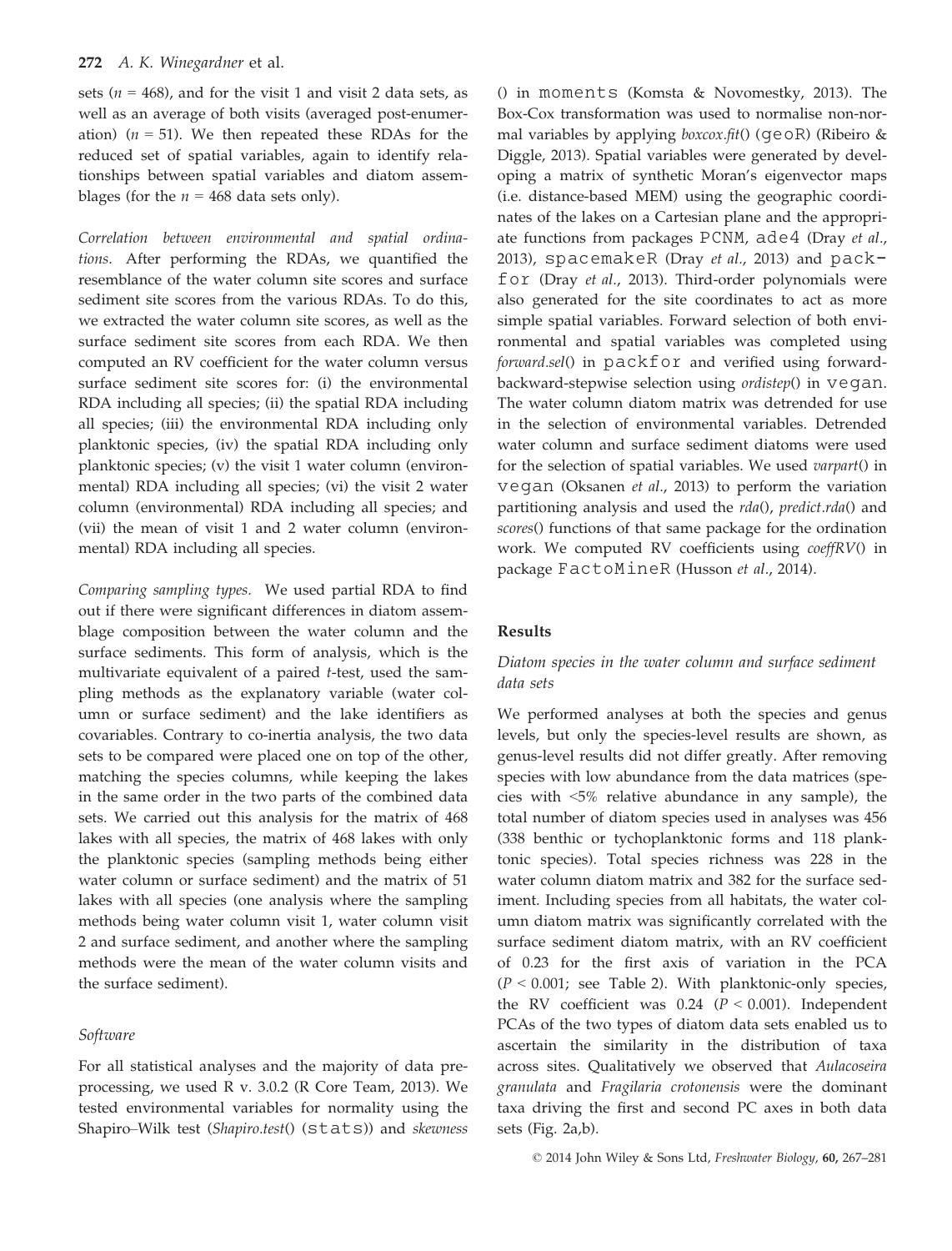| RV coefficient of 1st<br>axis of fitted scores $(P-value)$ | RV coefficient of (full set)<br>of fitted scores ( <i>P</i> -value) |
|------------------------------------------------------------|---------------------------------------------------------------------|
| 0.23 (P < 0.001)                                           | 0.63 (P < 0.001)                                                    |
|                                                            |                                                                     |
| $0.24$ ( $P < 0.001$ )                                     | 0.23 (P < 0.001)                                                    |
|                                                            |                                                                     |
| $0.54$ ( $P < 0.001$ )                                     | 0.17 (P < 0.001)                                                    |
|                                                            |                                                                     |
| $0.54$ ( $P < 0.001$ )                                     | $0.16$ ( $P < 0.001$ )                                              |
|                                                            |                                                                     |
| 0.50 (P < 0.001)                                           | 0.22 (P < 0.001)                                                    |
|                                                            |                                                                     |
| 0.53 (P < 0.001)                                           | 0.10 (P < 0.001)                                                    |
|                                                            |                                                                     |
| $0.03 (P = 0.3)$                                           | 0.38(P < 0.001)                                                     |
|                                                            |                                                                     |
| $0.25$ ( $P = 0.0002$ )                                    | 0.07 (P < 0.001)                                                    |
|                                                            |                                                                     |
| $0.47$ ( $P < 0.001$ )                                     | 0.5 (P < 0.001)                                                     |
|                                                            |                                                                     |
|                                                            |                                                                     |

Table 2 RV coefficients from comparisons of diatom assemblage matrices and lake positions within redundancy analysis (RDAs)

'WC' refers to water column samples and 'SSed' to surface sediment samples. The 'Ordination overlay' column lists the two matrices, of which their structure is compared symmetrically using an RV coefficient. The column for the RV coefficient of the full set of fitted scores refers to the comparison of scores from all of the axes within an ordination versus the RV coefficient of the 1st axis scores, which is the correlation between the main axis of variation in one matrix and the main axis of variation in another (synonymous with Ordinary Least Squares Regression).

#### Environmental and spatial drivers of diatom variation

From the original set of 20 environmental variables, 14 were retained by the selection procedure to explain diatom community structure in the water column data set: mean Secchi, Z<sub>max</sub>, SO<sub>4</sub>, DOC, Mg, conductivity, Ca, TP, NH4, Cl, TN, turbidity, chl a and colour (see Table S3 for information on the Box-Cox transformed environmental variables). A similar set of environmental predictors were identified when the surface sediment data set was used as the response matrix. Forward selection using subsets of the water column data resulted in few significant environmental predictors. When only the 118 planktonic species from the water column data set were considered, the significant environmental variables were conductivity, Ca, mean Secchi, Cl, chlorophyll a and observed Zmax. The forward-selected variables identified using only visit 1 water column diatoms, or only visit 2 water-column diatoms, yielded only three significant variables: TP, conductivity and turbidity (the same for each of the visit data).

Diatom assemblages from the water column were mostly explained by productivity-related variables (i.e. mean Secchi depth and chl a with the water column samples) as well as  $Z_{\text{max}}$  (RDA1 = 0.43 variation explained) and to a lesser extent by variables related to lake identity or catchment chemistry  $(RDA2 = 0.14)$ (Fig. 3a). Diatom assemblages from the surface sediment were also mostly explained by productivity-related variables (RDA1 = 0.41 variation explained) (Fig. 3b). Planktonic-restricted RDA biplots showed similar sorting patterns to the complete diatom assemblage plots with a primary axis related to chlorophyll a, colour and mean Secchi for both the water column diatoms and surface sediment diatoms (figures not shown). The first and second RDA axes explained 60 and 16% of variation for the water column diatoms, and 57 and 17% for the surface sediment diatoms. RDAs using the significant variables for the 51-lake data set of the visit 1, visit 2, averaged visit samples and surface sediment samples showed turbidity along the primary axis of all four ordinations (figures not shown). RDA1 values were 0.48, 0.57, 0.41 and 0.45 for visit 1, visit 2, mean visits and surface sediment, respectively.

The spatial RDAs were similar to the environmental RDAs, in that the surface sediment site scores (Fig. 4a) displayed a similar pattern in the ordination to the water column site scores (Fig. 4b), for both the RDA with all species and the planktonic-only RDA. The first RDA values were 0.35 and 0.44 for the water column spatial RDA and the surface sediment spatial RDA, respectively, with the second RDA values being 0.17 and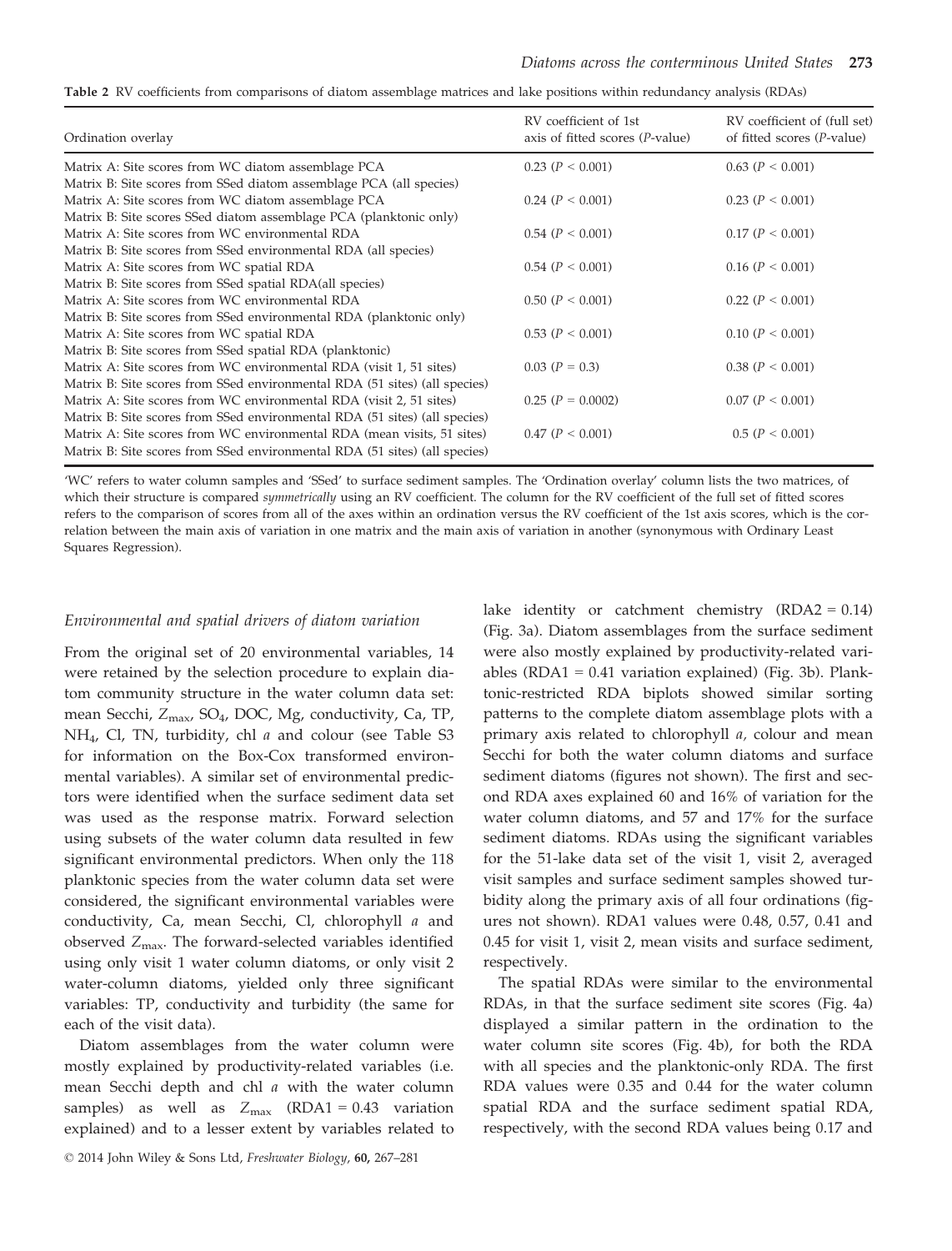

Fig. 2 PCA biplots of (a) water column diatom species and (b) surface sediment diatoms. Species shown in the PCA biplots are those with vectors greater than or approaching 0.2 units: Asterionella formosa, Aulacoseira ambigua, Aulacoseira granulata, Fragilaria crotonensis, Staurosira construens and Staurosirella pinnata. Water column samples are represented by '+' symbols, while the surface sediment samples are represented by filled shapes.

0.20 (RDAs with all species). For planktonic species only, the first and second RDA values were 0.35 and 0.18 for the water column RDA, and 0.49 and 0.19 for the surface sediment RDA. As evident from both the environmental and spatial RDAs, sites appear to be structured in the same way for both surface sediment and water column samples across both types of variables.

Contrary to expectations, the amount of variation explained by space did not differ substantially between the water column and surface sediment samples. Pure space explained *c.* 3.8% of variation in the water column diatoms and c. 5.6% in surface sediment diatoms. Pure environment explained c. 4.9% of variation in water column diatoms and c. 5.4% in surface sediment diatoms, with 88% of variation being unexplained for water

column diatoms and 85% for surface sediment diatoms. Removing benthic species from the diatom matrices (such that only 118 planktonic or tychoplanktonic species remained) did not change the proportion of total variation explained by either environmental or spatial variables.

## Correlation between environmental and spatial ordinations

The first axis of variation in the environmental RDA explained 43% of variation in the water column assemblage and 41% of the surface sediment assemblage. The RV between site scores of the water column diatom assemblage and the site scores from the surface sediment RDA for this first axis was  $0.54$  ( $P < 0.001$ ;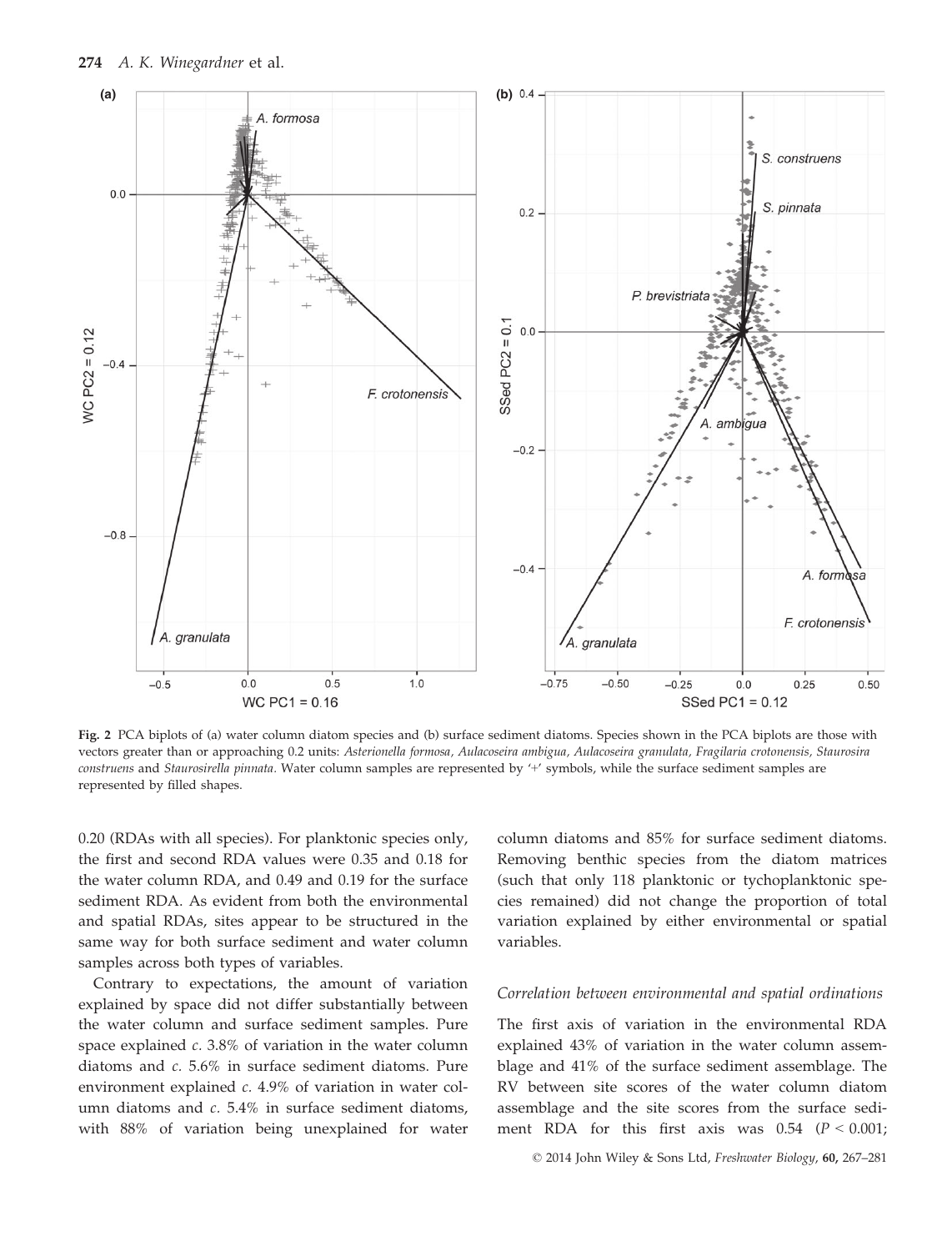

Fig. 3 Biplots of the first two axes from redundancy analysis (RDA) of environmental variables using diatom species from the 468 study lakes: (a) using water column diatoms and (b) using surface sediment diatoms. Water column samples are represented by '+' symbols, while the surface sediment samples represented are by filled shapes. The environmental variables depicted by the arrows were selected using forward selection. Variables left untransformed were the following: Z<sub>max</sub> (i.e. maximum observed depth), conductivity, Ca, Mg, SO<sub>4</sub>, NH<sub>4</sub>, TP, turbidity, DOC and colour (PCU). Box-Cox transformed variables were TN, Chl a and Secchi.

 $RV = 0.17$  for full set of scores). As we found with the environmental matrix, there was consistency between the spatial predictors when RDAs were performed using either the water column or surface sediment data sets (Fig. 4). The RV coefficient value for the correlation between water column RDA1 (35% variance explained) site scores and surface sediment RDA1 (44% variance explained) site scores was 0.54 for the spatial RDA  $(P < 0.001; 0.16$  for the full set of scores). As such, there appears to be quantifiable congruence between the species-by-site data from both the water column and surface sediment samples.

For the planktonic-only analyses, RV coefficients between RDA1 water column site scores and RDA1

surface sediment site scores were 0.50 for the environmental RDA (using both actual surface sediment site scores and predicted) and 0.53 for the spatial RDA 1  $[P < 0.001$ ; RV = 0.22 (env) and 0.10 (spatial) for full set of scores]. The strength of the correlation between averaged water column samples and surface sediment samples was stronger than the correlation between single snapshot and surface sediment samples. For the water column visit 1 comparison to surface sediment, the RV coefficient was 0.38 for the first axis and 0.03 for all the axes ( $P < 0.001$ ). The correlation was weaker for the water column visit 2 comparison with surface sediment with an RV coefficient of 0.07 ( $P = 0.001$ ; 0.25 for the full set of axes). However, the strength of the correlation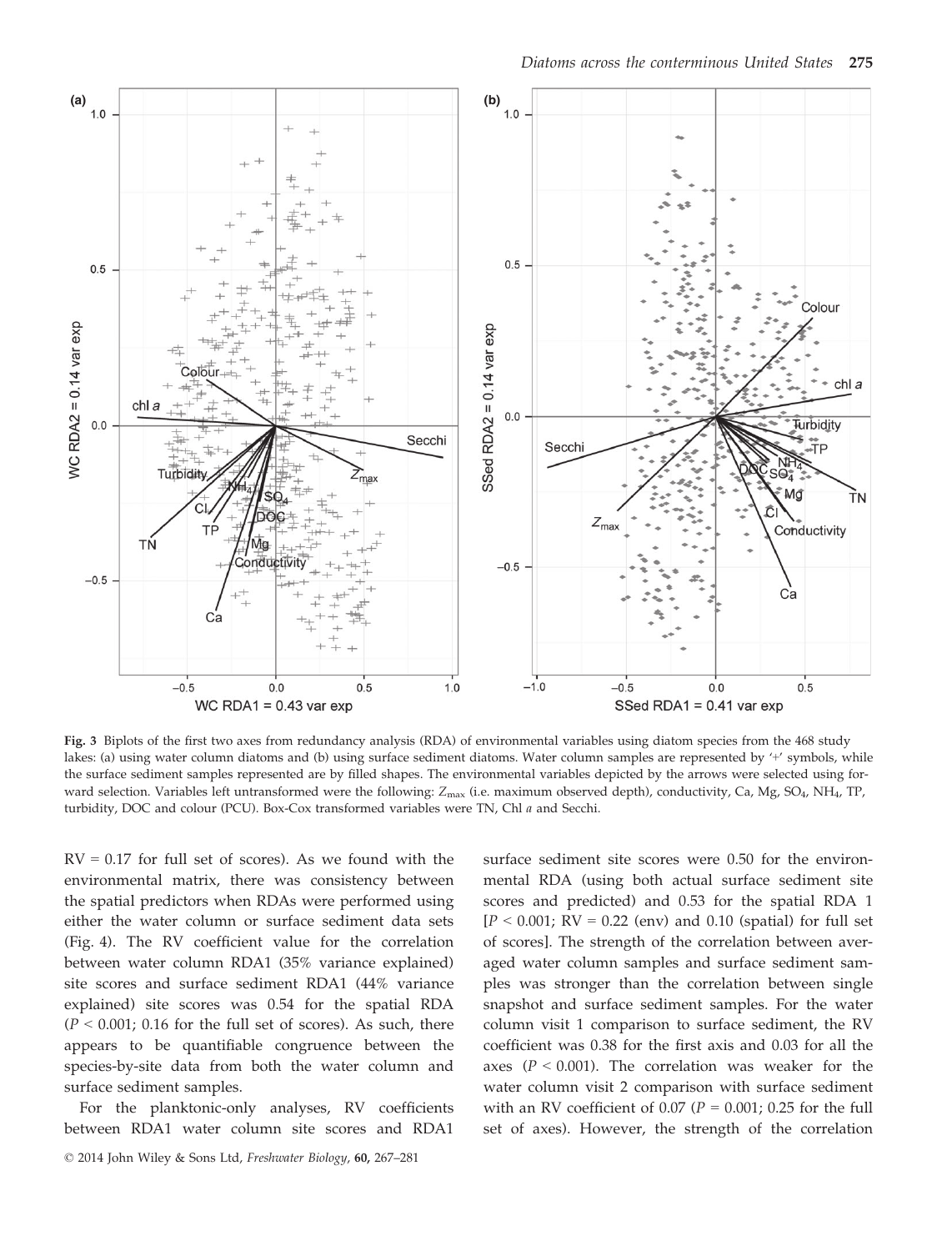

Fig. 4 Biplots of (a) the redundancy analysis (RDA) of 17 spatial PCNM predictors from the 468 study lakes, using the water column diatom data and (b) the 9 spatial PCNM predictors from the 468 study lakes, using the surface sediment diatom data. The spatial variables consisted of PCNM predictors ('SP') selected using forward selection from 105 PCNM predictors.

increased when comparing the averaged water column data to the surface sediment data,  $RV = 0.5$  ( $P < 0.001$ ; 0.47 for the full set of axes).

#### Comparing sampling types

Partial RDAs constrained diatom data to sampling method while controlling for the variation among lakes, as the lake sites were the same for both the water column and surface sediment samples. The proportion of variation explained by sampling type (water column or surface sediment) for the  $n = 468$  data set of all diatom taxa was 0.015 (adj.  $R^2 = 0.014$ ; pseudo *F*-value = 13.9;  $P = 0.005$ ). The proportion of variation explained by sampling type with planktonic species only was 0.013 (adj.  $R^2 = 0.012$ ; pseudo *F*-value = 12.7; *P* = 0.005). The proportion of variation explained by sampling type when considering water column visit 1, water-column visit 2 and surface sediment was also 0.013 (adj.  $R^2 = 0.010$ ; pseudo *F*-value = 3.2; *P* = 0.005). The proportion of variation explained by sampling type when considering the mean of the water column visits and surface sediment was 0.009 (adj.  $R^2 = 0.010$ ; pseudo F-value = 3.2;  $P = 0.015$ ). These results were consistent with our other analyses, in that there was a negligible effect associated with the sampling method.

#### Discussion

Palaeolimnology has been used extensively in tracking long-term environmental change. However, there are also numerous examples of how palaeolimnological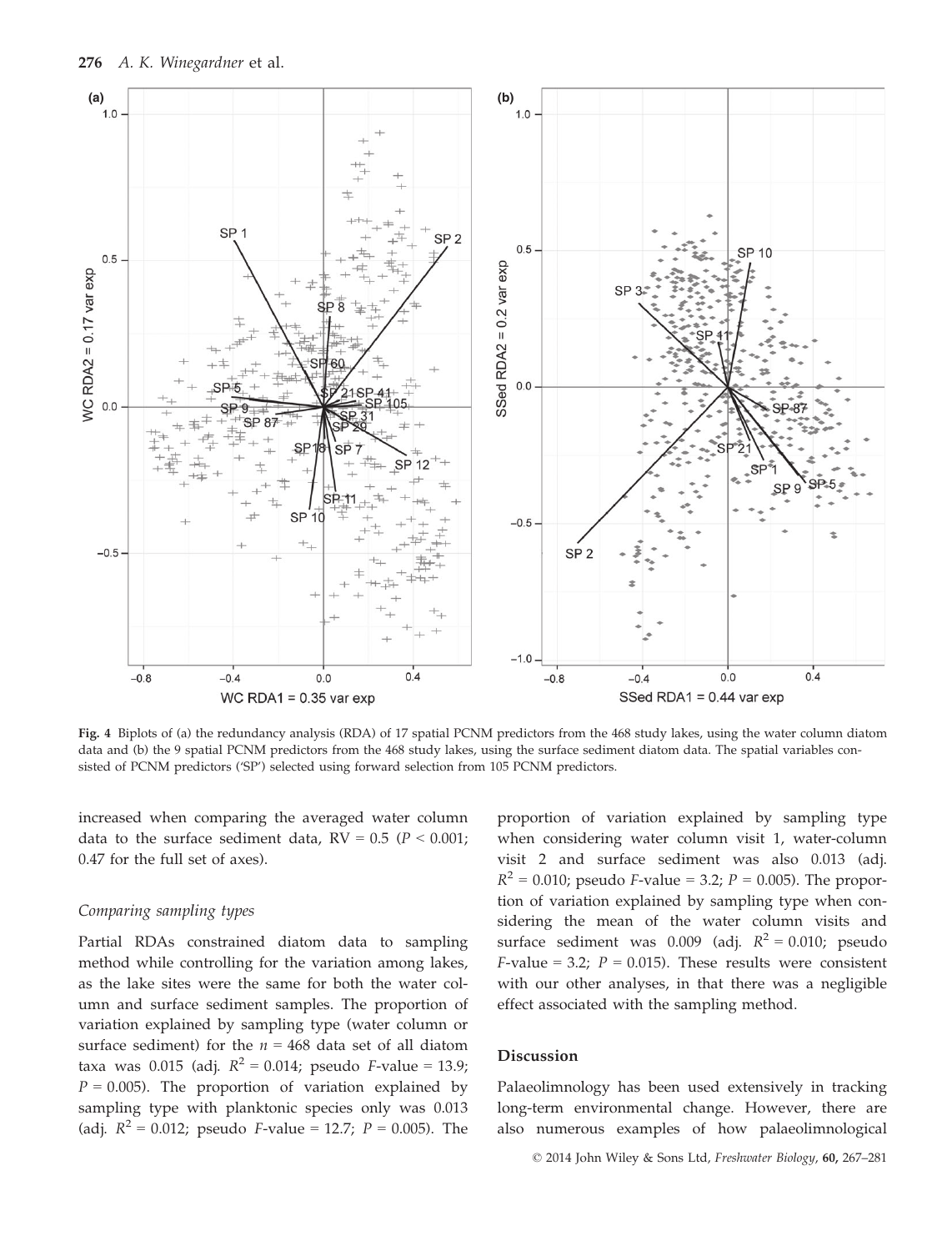approaches can be applied to ecological questions on more contemporary time scales: response to nutrient reduction (Battarbee et al., 2005), tracking invasive species (Hawryshyn et al., 2012), space for time substitutions (Blois et al., 2013) and questions related to human–environment interactions, biogeochemical cycling and combining multiple records (Seddon et al., 2014). An awareness of both the shared attributes of these sampling types and their differences is crucial when using these data in concert. Perhaps more critically, an understanding of where there is the potential to draw different conclusions about the effects of environmental variation on aquatic community composition is necessary, especially as data from these two different sampling methods are increasingly being integrated into ecological research (e.g., Gregory-Eaves & Beisner, 2011; Velghe & Gregory-Eaves, 2013).

We found that both types of data sets yielded similar relationships with the environmental and spatial predictors, despite a low amount of explained variation. The most prominent environmental variables related to this 468 lake data set were mean Secchi depth,  $Z_{\text{max}}$ , chlorophyll a and colour, irrespective of whether benthic taxa were included or whether water column or surface sediment samples were considered. When a smaller subset of lakes with multiple sampling dates was considered, the main environmental variables were conductivity, total phosphorus and turbidity. Thus, with this large set of study lakes, researchers analysing environmental data would have drawn a similar ( $RV = 0.54$ ,  $P < 0.001$  relationship between water-column and surface sediment RDA scores) conclusion, regardless of whether they had access to surface sediment or water column diatom counts; diatom variation was mainly structured by lake primary productivity. It is worth noting that RV coefficients were generally lower when looking at the correlative structure amongst matrices representing the full set of RDA scores, but still significant. We also found that variation across spatial variables was similar between surface sediment and water column diatoms and that the significant spatial structure identified for both types of sampling was reflective of regional scale processes. This result echoes findings from a few other studies that have identified the importance of space across larger scales (Verleyen et al., 2009; Bennett et al., 2010).

Our original hypotheses emphasised differences between water column and surface sediment samples, mostly with respect to the integration across habitat types and time scales (seasonal or even annual). Our rationale was that environmental variables would more fully explain variation in diatom communities preserved in surface sediment than captured from the water column for two primary reasons: first because benthic diatom species more closely track environmental conditions than do planktonic species (Philibert & Prairie, 2002), and second because palaeolimnological samples integrate over a longer time period. This means that surface sediment diatom assemblages would reflect communities observed over a longer period of time (at least an entire growing season), capturing species that are temporally transient or may show a patchy distribution in a system, thereby resulting in more complete species sorting across environmental gradients. We found only an approximately similar relationship between the water column environmental RDA and surface sediment environmental RDA when including only planktonic species  $(RV = 0.50$  versus  $RV = 0.54$  with all species); however, our study did provide an insight into why we instead found congruence between these data sets despite differences in species, and this information could be useful when planning sampling methods or combining data, a main goal of the study.

Interestingly, variation explained by the environment was slightly greater in surface sediments than in water column sediments. Variation explained by space was also slightly greater in surface sediments when compared to water column sediments, resulting in overall lower unexplained variation in diatom assemblages when using surface sediment samples. These differences were minor though (e.g. 88% unexplained variation for water-column diatoms, 85% unexplained variation for surface sediment diatoms). This means that there was but weak support for our hypothesis that diatoms from surface sediment samples would be more strongly structured by environmental variables than by spatial eigenfunctions (as studied using dbMEM spatial variables). While the large amount of unexplained variation in the variation partitioning analyses necessitates a cautious interpretation of these results, the amount of variation explained is not disproportionate to other large surveys.

We did find evidence that the relationships of diatom assemblages from surface sediment samples to environmental variation was significantly more similar to seasonally averaged water column samples than to individual snapshot samples (regardless of time in the growing season). In particular, we saw a higher RV coefficient between scores from an environmental RDA where surface sediment diatoms were compared to water column samples where diatom species collected from two visits from early and later in the growing season were averaged. This could relate to an aspect of time integration that we did not consider in our initial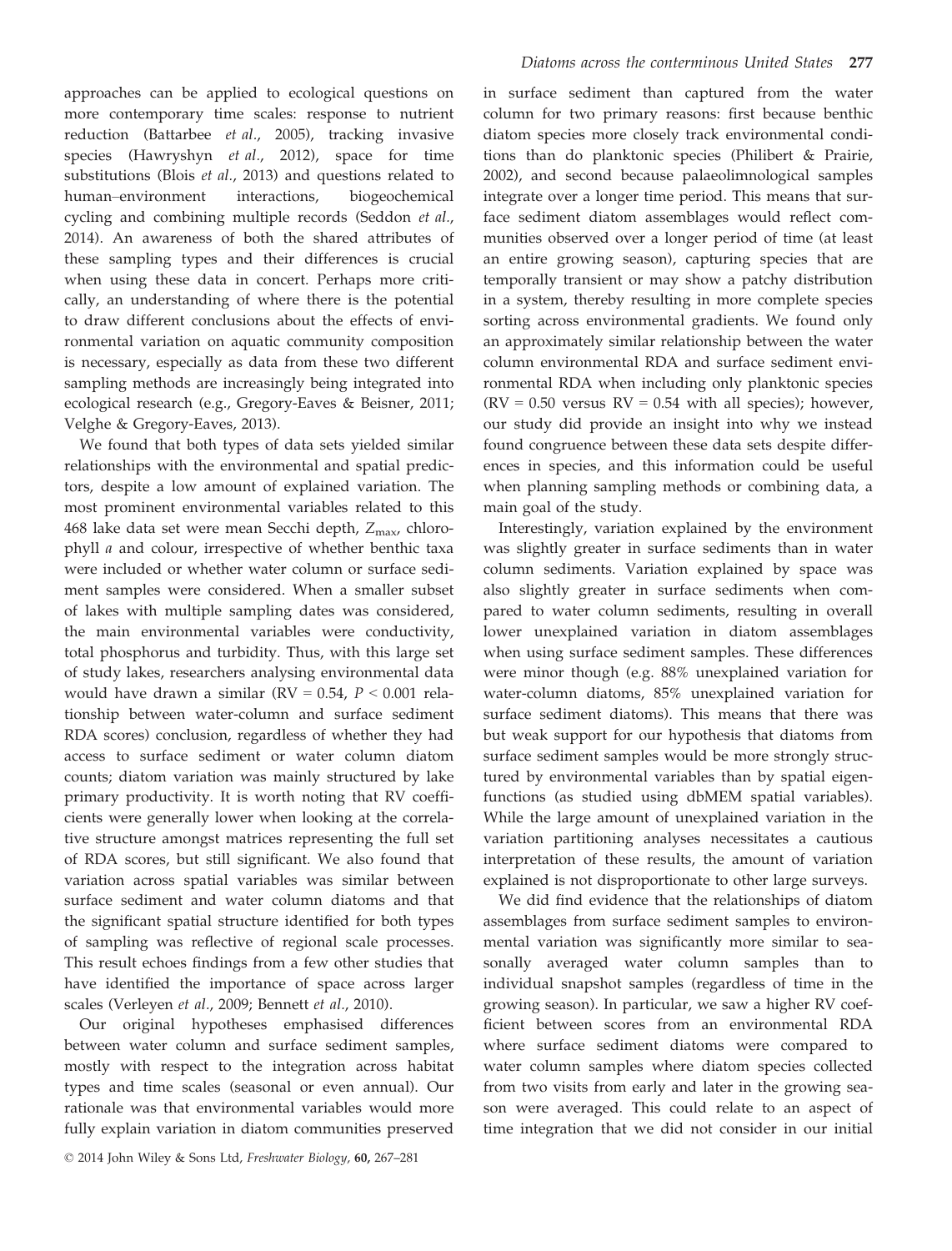hypotheses. In particular, surface sediment samples (and time-integrated water column samples) are probably more similar to each other because both more accurately reflect cyclical changes of abundance amongst diatom species. This is true even if their variation is not explained in a significantly higher proportion by the environmental variables.

Diatom species are highly dynamic and generally display two peaks in abundance throughout the growing season, in spring and early autumn. It is well known that environmental variables related to lake productivity are also seasonally cyclical. This family of variables (e.g. Secchi depth, chlorophyll a) most effectively represented variation in our diatom communities and thus may explain why integrating over the growing season results in a closer match between surface sediment samples and temporally averaged water-column samples. Our PCAs of diatom assemblages identified Cyclotella spp. and Fragilaria spp. (sensu stricto) as key diatom taxa. Both of these genera contain species known to show large seasonal peaks (at least in ponds), with autumn being an important month in temperate systems for some of these species (Köster & Pienitz, 2006). Cyclotella spp. also show periodicity in palaeolimnological records (Saros & Anderson, 2014). The set of 468 lakes used for the main analysis and the first visit samples for the smaller subset of 51 lakes, which consisted of water column samples collected in May or June, would only capture at best one of the large seasonal peaks of phytoplankton, whereas the surface sediment samples collected at the same time would have included diatoms from peaks in abundance of the previous growing season. For genera like these two examples, timing of water column sampling can result in different community compositions, altering the conclusions drawn about metacommunity composition. As a result, while both water column and surface sediment samples yielded the same environmental signals, their assemblage resemblance appears to depend on the timing of sampling and can be enhanced by comparing surface sediment samples to averaged data from the water column over multiple sampling points.

Recent studies of environmental drivers of water column diatom composition have found that many variables are significant contributors, including lake productivity, longitude, nitrate, nitrate/nitrite levels, pH, phosphate, silica, stratification, TP and per cent surrounding vegetation (Vanormelingen, Verleyen & Vyverman, 2008; Soininen & Weckström, 2009; Ptacnik et al., 2010; Gottschalk & Kahlert, 2012). A similarly wide set of environmental variables have been found to affect diatom surface sediment composition (core samples or sediment traps), including Ca, chlorophyll a, Cl, conductivity, elevation, K, lake circulation, Mg, Na, pH, surface area, TN and TP (Dixit et al., 1999; Köster & Pienitz, 2006; Hausmann & Pienitz, 2009; Leira et al., 2009; Verleyen et al., 2009; Bennett et al., 2010; Hajek et al., 2011). In some cases, the connectivity of habitats and variables related to dispersal limitation has been identified as important predictors at certain scales (Vyverman et al., 2007; Vanormelingen et al., 2008). With such a wealth of knowledge present in the literature, the challenge is not in finding studies to corroborate the importance of a candidate variable, but in realising that with different gradients and different measured environmental variables, many outcomes are possible with respect to drivers of diatom community composition. The relevance to this study is that, for any of these different study examples, the same conclusion about the important environmental variables could probably have been reached regardless of using water column or surface sediment diatom samples. This is shown by correlated ordination structure, but also by forward selection of environmental variables using the different sampling types.

Unlike many other sampling programmes where a particular environmental gradient is targeted, the primary goal of the NLA survey was to randomly sample from all lakes in the continental U.S.A. that were deeper than 1 m and larger than 1 ha in surface area. As such, the relatively high-nutrient status evident in this data set (i.e. the median values for total phosphorus is indicative of eutrophic conditions and mesotrophic based chlorophyll a) is reflective of the average trophic state of most US lakes. Previous research in more oligotrophic (nutrient poor) systems has shown lake pH to be a dominant structuring variable for diatoms (e.g. Ginn, Cumming & Smol, 2007; Valois, Keller & Ramcharan, 2011), with acidification resulting in a loss of planktonic taxa (Battarbee et al., 1984) and close tracking of benthic taxa to environmental gradients. If pH had been a more important variable for diatom communities across the lakes in this study, we may not have come to the same conclusions about diatom variation with both the water column and surface sediment samples; instead, the different types of samples may have yielded different results (not in taxonomic composition, but in the key structuring variables identified). While we recognise that different regions with particularly low or high pH levels may see a significant effect on diatom communities, pH may not be as important at the continental scale as it was in the 1980s (e.g. Wigington et al., 1992).

A further impetus behind our study was to provide insights into some of the perceived challenges associated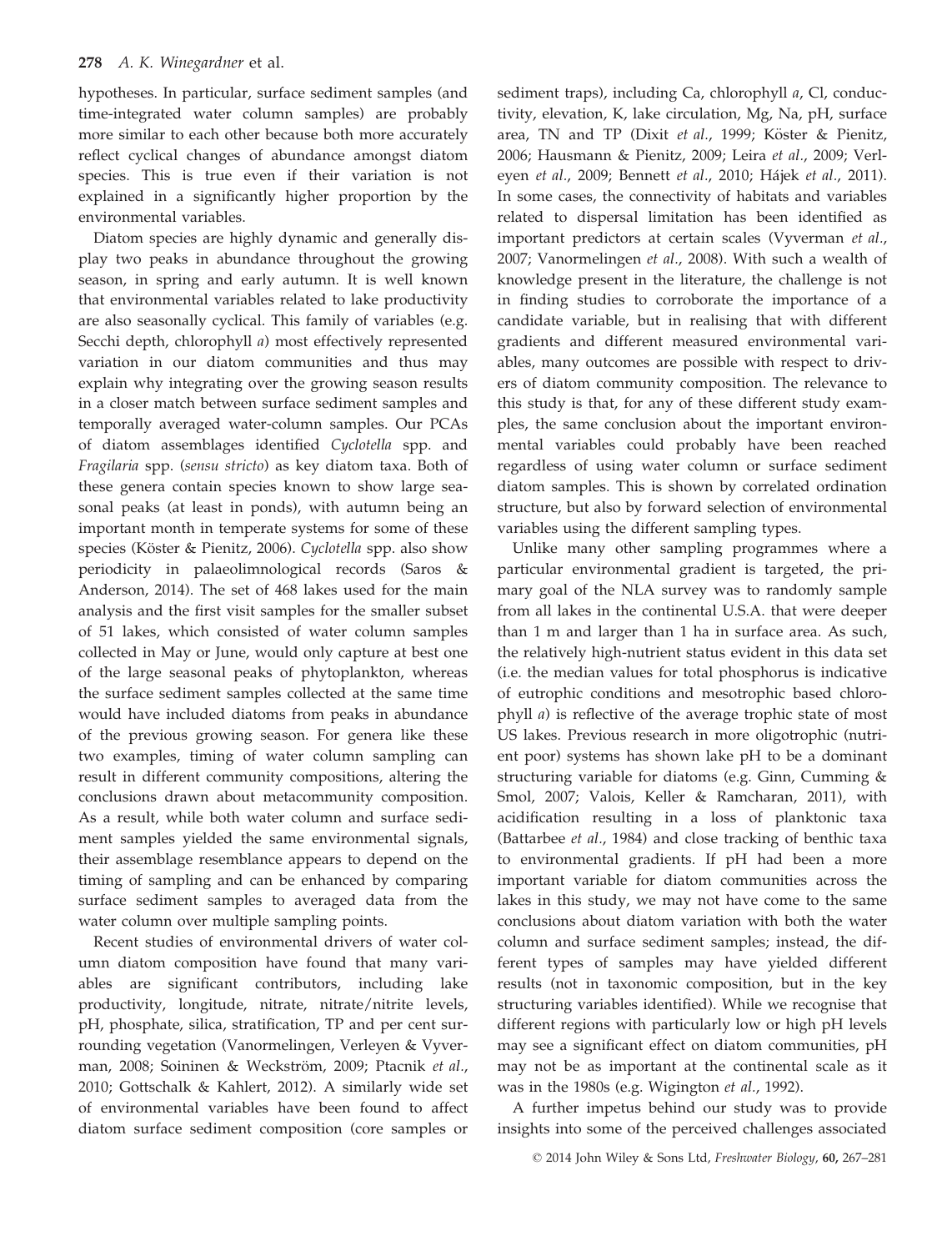with comparing contemporary and palaeolimnological studies, including their joint use. We think this type of work is central to collaborative research in the aquatic sciences. The general message from our analyses is that there are broadly similar patterns from the analyses of diatom communities as captured by the surface sediments and water column samples, although the greatest similarity is evident when water column samples are pooled across time to reflect a time-integrated sample. Data sharing is one way in which these two branches of aquatic ecology can work together more concretely, and this is especially important as both the availability of data and requirements for data storage evolve in ecology (Hampton et al., 2013). Nonetheless, there are many reasons why researchers may choose one type of sampling over another for a given study. For example, palaeolimnology studies have been very useful in quantifying environmental change in a large number of lakes (i.e. upwards of 50) through analysing pre-industrial (pre-1850 CE) and surface sediments (e.g., Dixit et al., 1999). On the other hand, direct water column sampling can allow for a more thorough representation of total algal community diversity (as opposed to just diatoms which are often the target of palaeolimnological studies).

# Future research directions and potential implications for monitoring programmes

This study was singular in its focus on diatom taxa. However, as is evident in many of the works cited herein, this question is also important for other organismal groups. As such, follow-up studies could conduct similar analyses with zooplankton subfossils and compare results to those presented in this work and with studies utilising sediment traps and net samples to track seasonal changes in zooplankton communities (e.g. see Nykänen et al., 2009 and Alric & Perga, 2011). While our study did focus on the effect of averaging water column samples across a season, we were not able to compare time series data from more than one year to a full core sediment record. This would be a logical extension to our work where we have shown comparisons between early visit and later visit water column sampling to surface sediment samples.

# Acknowledgments

The authors wish to thank Amina Pollard of the NLA programme for help with data access and interpretation, as well as Mihaela Enache and Marina Popatova at The Patrick Center for Environmental Research (Academy of

© 2014 John Wiley & Sons Ltd, Freshwater Biology, 60, 267–281

Natural Sciences Philadelphia; ANSP) for diatom information and help procuring samples. Members of the Gregory-Eaves lab at McGill contributed greatly to the development of this work. We also thank two anonymous reviewers for their comments on an earlier version of this manuscript. Funding for this project was made possible by an FRQNT Equipe grant awarded to IGE, BB and PL, as well as an NSERC PGS-D scholarship awarded to AKW. Travel to collect samples from the ANSP was supported by a McGill International Travel Grant. This project has also benefitted from the support of a Quebec Centre for Biodiversity Science excellence award to AKW. This study is a contribution to the FQRNT-funded Quebec Centre for Biodiversity Science (QCBS-CSBQ).

#### References

- Alric B. & Perga M.E. (2011) Effects of production, sedimentation and taphonomic processes on the composition and size structure of sedimenting cladoceran remains in a large deep subalpine lake: paleo-ecological implications. Hydrobiologia, 676, 101–116.
- Battarbee R.W., Anderson N.J., Jeppesen E. & Leavitt P.R. (2005) Combining paleolimnological and limnological approaches in assessing lake ecosystem response to nutrient reduction. Freshwater Biology, 50, 1772–1780.
- Battarbee R.W., Thrush B.A., Clymo R.S., Le Cren E.D., Goldsmith P., Mellanby K. et al. (1984) Diatom analysis and acidification of lakes. Philosophical Transactions of the Royal Society of London. B, Biological Sciences, 305, 451– 477.
- Beaulieu M., Pick F. & Gregory-Eaves I. (2013) Nutrients and water temperature are significant predictors of cyanobacterial biomass in a 1147 lakes data set. Limnology and Oceanography, 58, 1736–1746.
- Bennett J.R., Cumming B.F., Ginn B.K. & Smol J.P. (2010) Broad-scale environmental response and niche conservation in lacustrine diatom communities. Global Ecology and Biogeography, 19, 724–732.
- Birks H.H., Jones V.J., Brooks S.J., Birks H.J.B., Telford R.J.S. & Peglar S.M. (2012) From cold to cool in northernmost Norway: lateglacial and early Holocene multi-proxy environmental and climate reconstructions from Jansvatnet, Hammerfest. Quaternary Science Reviews, 33, 100–120.
- Blois J.L., Williams J.W., Fitzpatrick M.C., Jackson S.T. & Ferrier S. (2013) Space can substitute for time in predicting climate change effects on biodiversity. Proceedings of the National Academy of Sciences, 110, 9374–9379.
- Brothers S., Vermaire J.C. & Gregory-Eaves I. (2008) Empirical models for describing recent sedimentation rates in lakes distributed across broad spatial scales. Journal of Paleolimnology, 40, 1003–1019.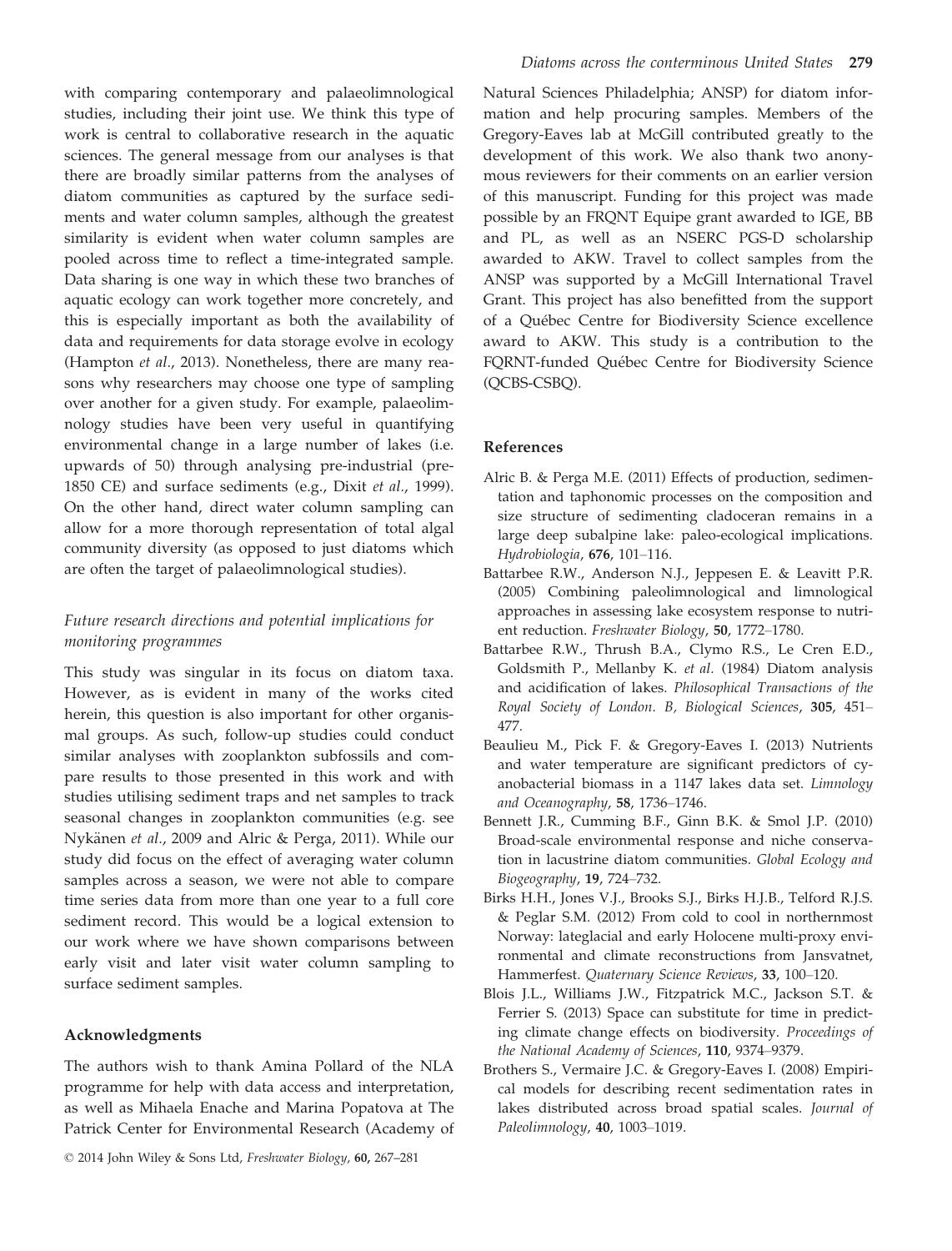## 280 A. K. Winegardner et al.

- Charles D.F., Knowles C. & Davis R.S. (2003) Protocols for the analysis of algal samples as collected as part of the U.S. Geological Survey National Water-Quality Assessment program. Patrick Center for Environmental Research, The Academy of Natural Sciences. Report No. 02-06.
- Cottenie K. (2005) Integrating environmental and spatial processes in ecological community dynamics. Ecology Letters, 8, 1175–1182.
- Dixit S.S., Smol J.P., Charles C.F., Hughes R.M., Paulsen S.G. & Collins G.B. (1999) Assessing water quality changes in the lakes of the northeastern United States using sediment diatoms. Canadian Journal of Fisheries and Aquatic Sciences, 56, 131–152.
- Dray S., Legendre P., Oksanen J., Blanchet F.G., Solymos P., Thioulouse J. et al. (2013) Spatial ecological data analysis with R. sedaR project, R-Forge. Available at: sedar. r-forge.r-project.org.
- Flessa K.W. & Jackson S.T. (2005) Forging a common agenda for ecology and paleoecology. BioScience, 55, 1030–1031.
- Ginn B.K., Cumming B.F. & Smol J.P. (2007) Diatom-based environmental inferences and model comparisons from 494 northeastern North-American Lakes. Journal of Phycology, 43, 647–661.
- Glew J. (1989) A new trigger mechanism for sediment samplers. Journal of Paleolimnology, 2, 241–243.
- Gottschalk S. & Kahlert M. (2012) Shifts in taxonomical and guild composition of littoral diatom assemblages along environmental gradients. Hydrobiologia, 694, 41–56.
- Gregory-Eaves I. & Beisner B.E. (2011) Paleolimnological insights for biodiversity science: an emerging field. Freshwater Biology, 56, 2653–2661.
- Hájek M., Roleček J., Cottenie K., Kintrová K., Horsák M., Poulíčková A. et al. (2011) Environmental and spatial controls of biotic assemblages in a discrete semi-terrestrial habitat: comparison of organisms with different dispersal abilities sampled in the same plots. Journal of Biogeography, 38, 1683–1693.
- Hampton S.E., Strasser C.A., Tewksbury J.J., Gram W.K., Budden A.E., Batcheller A.L. et al. (2013) Big data and the future of ecology. Frontiers in Ecology and the Environment, 11, 156–162.
- Hausmann S. & Pienitz R. (2009) Seasonal water chemistry and diatom changes in six boreal lakes of the Laurentian Mountains (Quebec, Canada): impacts of climate and timber harvesting. Hydrobiologia, 635, 1–14.
- Hawryshyn J., Rühland K.M., Julius M. & Smol J.P. (2012) Absence of evidence is not evidence of absence: is Stephanodiscus binderanus (Bacillariophyceae) an exotic species in the Great Lakes region? Journal of Phycology, 48, 270– 274.
- Heino J. (2009) Species co-occurrence, nestedness and guildenvironment relationships in stream macroinvertebrates. Freshwater Biology, 54, 1947–1959.
- Husson F., Josse J., Le S. & Mazet J. (2014) Package 'Facto-MineR'. Available at: http://cran.r-project.org/web/ packages/FactoMineR/FactoMineR.pdf.
- Komsta L. & Novomestky F. (2013) Package 'moments'. Available at: www.komsta.net.
- Köster D. & Pienitz R. (2006) Seasonal diatom variability and paleolimnological inferences – a case study. Journal of Paleolimnology, 35, 395–416.
- Kurek J., Weeber R.C. & Smol J.P. (2011) Environment trumps predation and spatial factors in structuring cladoceran communities from Boreal Shield lakes. Canadian Journal of Fisheries and Aquatic Sciences, 68, 1408– 1419.
- Legendre P. & De Cáceres M. (2013) Beta diversity as the variance of community data: dissimilarity coefficients and partitioning. Ecology Letters, 16, 951–963.
- Legendre P. & Gallagher E.D. (2001) Ecologically meaningful transformations for ordination of species data. Oecologia, 129, 271–280.
- Legendre P. & Legendre L. (2012) Numerical Ecology, 3rd edn. Elsevier Science BV, Amsterdam, The Netherlands.
- Leira M., Chen G., Dalton C., Irvine K. & Taylor D. (2009) Patterns in freshwater diatom taxonomic distinctness along an eutrophication gradient. Freshwater Biology, 54, 1–14.
- Levi E.E., Çakiroğlu Aİ., Bucak T., Odgaard B.V., Davidson T.A., Jeppesen E. et al. (2014) Similarity between contemporary vegetation and plant remains in the surface sediment in Mediterranean lakes. Freshwater Biology, 59, 724–736.
- Nykänen M., Vakkilainen K., Liukkonen M. & Kairesalo T. (2009) Cladoceran remains in lake sediments: a comparison between plankton counts and sediment records. Journal of Paleolimnology, 42, 551–570.
- Oksanen J., Blanchet F.G., Kindt R., Legendre P., Minchin P.R., O'Hara R.B. et al. (2013) Package 'vegan'. Available at: cran.r-project.org/web/packages/vegan/vegan.pdf.
- Philibert A. & Prairie Y.T. (2002) Diatom-based transfer functions for western Quebec lakes (Abitibi and Haute Mauricie): the possible role of epilimnetic  $CO<sub>2</sub>$  concentration in influencing diatom assemblages. Journal of Paleolimnology, 27, 465–480.
- Picazo F., Millán A. & Dolédec S. (2012) Are patterns in the taxonomic, biological and ecological traits of water beetles congruent in Mediterranean ecosystems? Freshwater Biology, 57, 2192–2210.
- Ptacnik R., Andersen T., Brettum P., Lepistö L. & Willén E. (2010) Regional species pools control community saturation in lake phytoplankton. Proceedings of the Royal Society of London. Series B, 277, 3755–3764.
- R Core Team. (2013) R: A Language and Environment for Statistical Computing. R Foundation for Statistical Computing, Vienna, Austria. http://www/r-project.org.
- Ribeiro P.J. & Diggle P.J. (2013) Package 'geoR'. Available at: http://cran.r-project.org/web/packages/geoR/geoR.pdf.